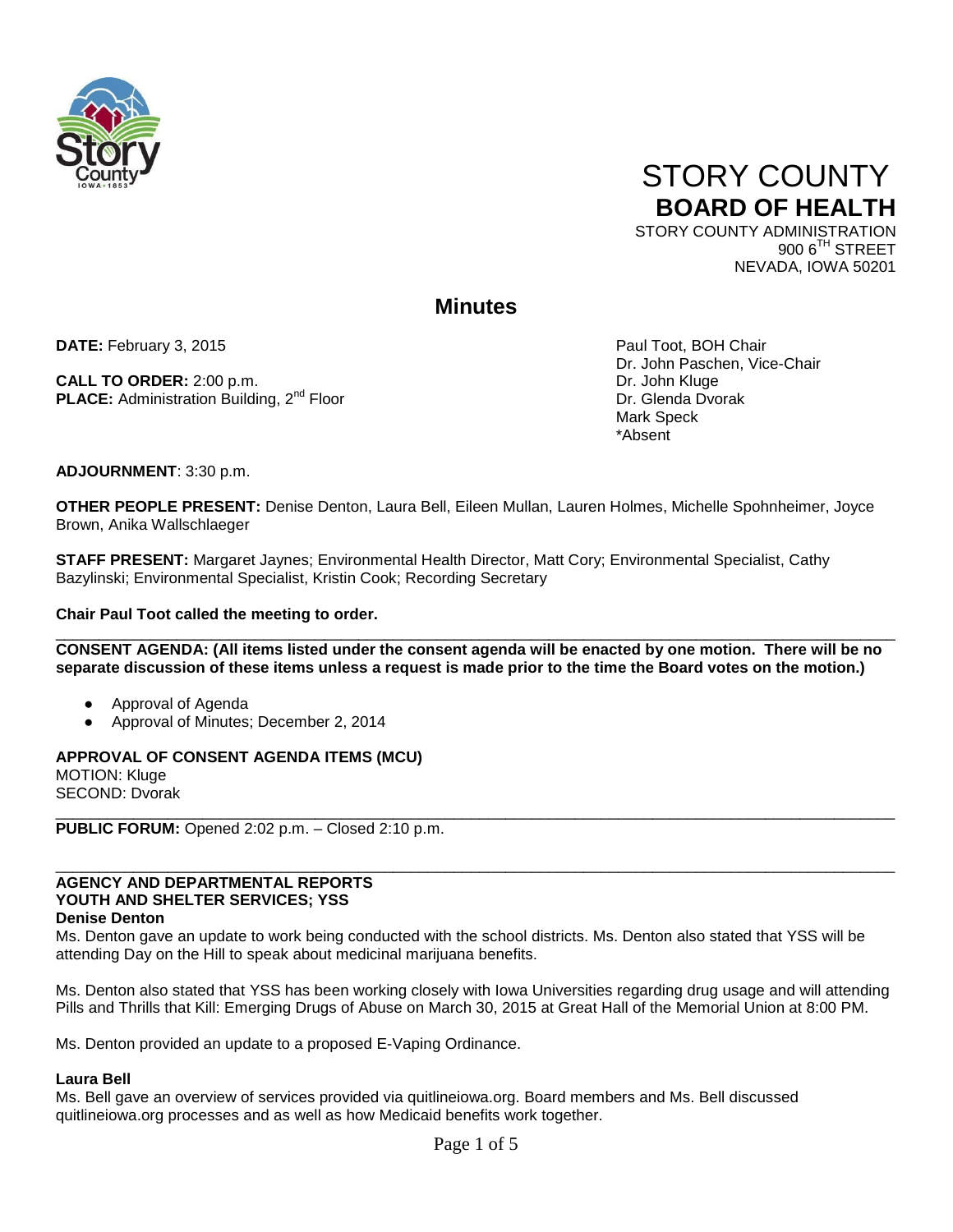

 STORY COUNTY **BOARD OF HEALTH** STORY COUNTY ADMINISTRATION 900 6<sup>TH</sup> STREET NEVADA, IOWA 50201

# **BOARD COMMENTS**

Mr. Paul Toot stated he has spoken with some of the Ames City Council members regarding the possible support of the proposed Ordinance stating that there is growing interest on part of the City of Ames.

Dr. Kluge questioned whether or not the Poison Control hotline is free of charge. Ms. Denton stated that the hotline should be free.  $\Box$ 

**AGENCY AND DEPARTMENTAL REPORTS STORY COUNTY PUBLIC HEALTH Eileen Mullan**

Ms. Mullan gave an overview of current budgetary items.

# **Emergency Preparedness Coalition (CBS-HELPS GRANT FY15)**

Ms. Mullan gave an overview of the Coalition grant and fundings.

#### **Child Burial Grant Assistance**

Ms. Mullan provided a handout of information regarding such assistance also stating that anyone in the State of Iowa can apply for said assistance.

Ms. Mullan stated that she will be retiring July 1, 2015.

# **BOARD COMMENTS**

Dr. John Paschen questioned if Public Health issues Yellow Fever Vaccinations or not. Ms. Mullan stated that she would research such and will report to Mary Greeley.

Dr. Kluge questioned if there is any information about measles outbreaks. Ms. Mullan stated that some talking points have been given to medical facilities. Dr. Paschen concurred also stating that Mary Greeley will be publicizing an informational video on their website soon.

\_\_\_\_\_\_\_\_\_\_\_\_\_\_\_\_\_\_\_\_\_\_\_\_\_\_\_\_\_\_\_\_\_\_\_\_\_\_\_\_\_\_\_\_\_\_\_\_\_\_\_\_\_\_\_\_\_\_\_\_\_\_\_\_\_\_\_\_\_\_\_\_\_\_\_\_\_\_\_\_\_\_\_\_\_\_\_\_\_\_\_\_\_\_\_\_\_

#### **AGENCY AND DEPARTMENTAL REPORTS STORY COUNTY ENVIRONMENTAL HEALTH Margaret Jaynes**

Ms. Jaynes provided board members current and previous three fiscal year-to-date numbers of inspections and permits:

- Septic Time of Transfer Inspections 67
- New Septic Permits 90
- Repair Septic Permits 7
- Well Permits 32
- Well Plugging 6
- Well Rehabilitation 6
- Well Water Tests 107
- Well Time of Transfer Inspection 44

# **Notice of Violation**

- Septic  $-6$
- $Well 1$
- Crestview 2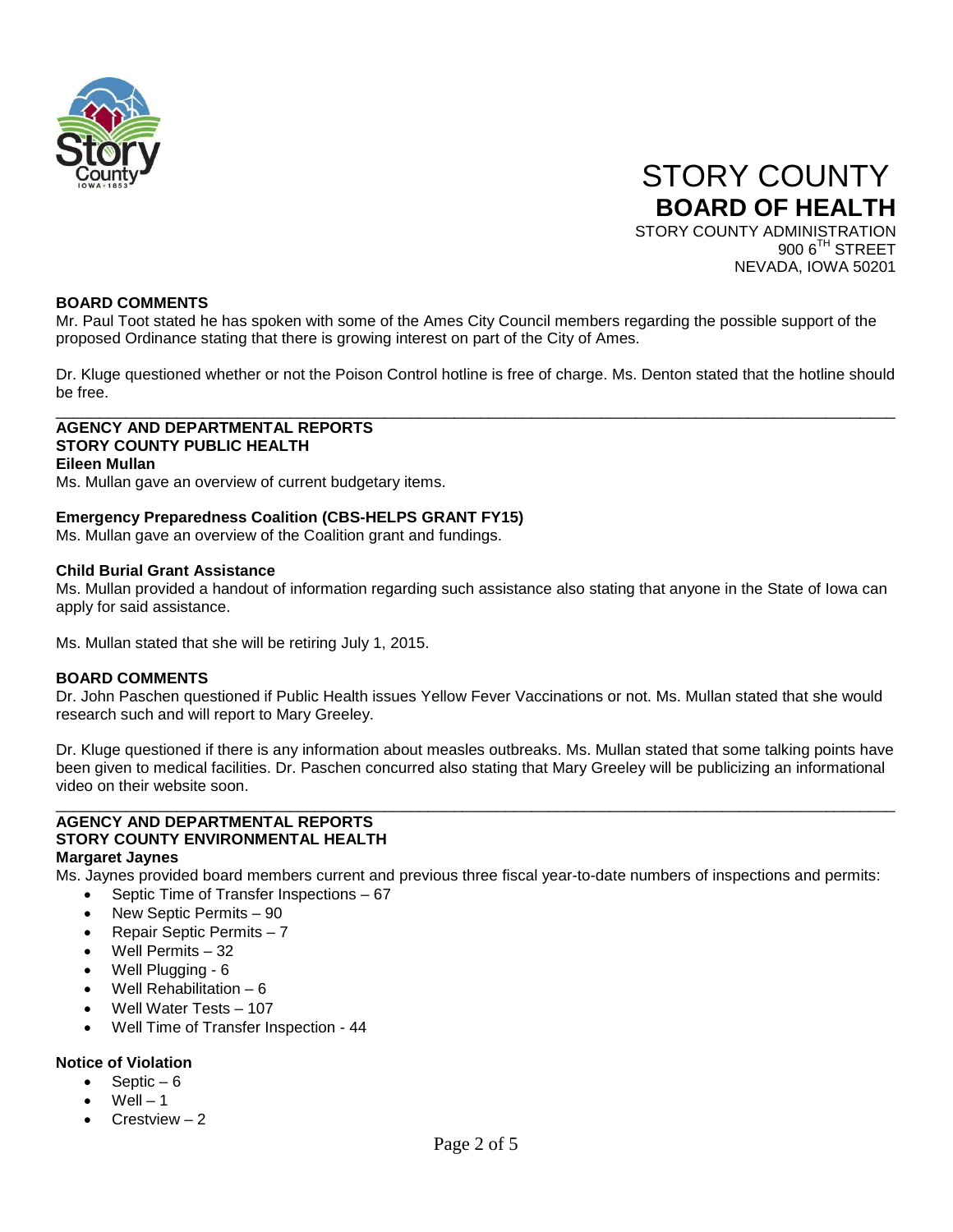



 $Leaf - 1$ 

# **Complaints**

Ms. Jaynes provided a list of 27 complaints submitted during calendar year 2014.

# **Septic Disclosure**

Ms. Jaynes gave an update as to how the Septic Disclosure process is working stating that the process has been in place for just under one year.

# **Lead Inspection Program**

Ms. Jaynes reviewed the eight open lead cases stating two still have children residing in the homes. Ms. Jaynes gave an update to the HHLPSS online tracking system. Ms. Jaynes also updated Board members on the Iowagrants.gov website as well as the Marshalltown HUD Lead Hazard Control Grant.

# **Hickory Grove Lake Watershed Project**

- Soil site reviews conducted 9
- Septic systems replaced 3
- Annual report has been completed
- \$10,000 received from Story County Soil and Water Conservation District

# **East Indian Creek Watershed**

• Septic system status file review status – 30%

Ms. Jaynes gave an overview of an upcoming CIOWTS training. Ms. Jaynes also presented a request from Hardin County for training and job shadowing.

# **BOARD COMMENTS**

Dr. Paschen asked for clarification regarding locations of the Lead cases. Ms. Jaynes stated in what cities the homes are located. Mr. Mark Speck questioned how children can still be in homes if the lead levels are high enough to be of concern. Ms. Jaynes stated she was unsure of next steps if lead levels are not mitigated.

Mr. Speck asked for updates to Hickory Grove Mobile Home Park. Ms. Jaynes reviewed proposed steps to mitigate septic problems.

#### $\_$  ,  $\_$  ,  $\_$  ,  $\_$  ,  $\_$  ,  $\_$  ,  $\_$  ,  $\_$  ,  $\_$  ,  $\_$  ,  $\_$  ,  $\_$  ,  $\_$  ,  $\_$  ,  $\_$  ,  $\_$  ,  $\_$  ,  $\_$  ,  $\_$  ,  $\_$  ,  $\_$  ,  $\_$  ,  $\_$  ,  $\_$  ,  $\_$  ,  $\_$  ,  $\_$  ,  $\_$  ,  $\_$  ,  $\_$  ,  $\_$  ,  $\_$  ,  $\_$  ,  $\_$  ,  $\_$  ,  $\_$  ,  $\_$  , **ADDITIONAL ITEMS**

# **Presentation of HUD Lead Hazard Control Grant Updates Michelle Spohnheimer; Marshalltown Housing and Community Development Joyce Brown; Marshalltown Lead Sponsor**

Ms. Spohnheimer gave an overview of HUD Lead Hazard Control Grant program. Ms. Spohnheimer also gave an overview of the qualification process and the inspection process. Ms. Spohnheimer also reviewed the mitigation and relocation of the family and follow-up processes. Ms. Spohnheimer reviewed estimated costs of lead mitigation and how that process is handled with the home owner. Ms. Spohnheimer reviewed Story County areas which are participating.

# **BOARD COMMENTS**

Mr. Speck asked for clarification of the interior and exterior mitigation process. Ms. Spohnheimer gave an overview of steps taken for each. Ms. Joyce Brown provided further information about Healthy Home requirements.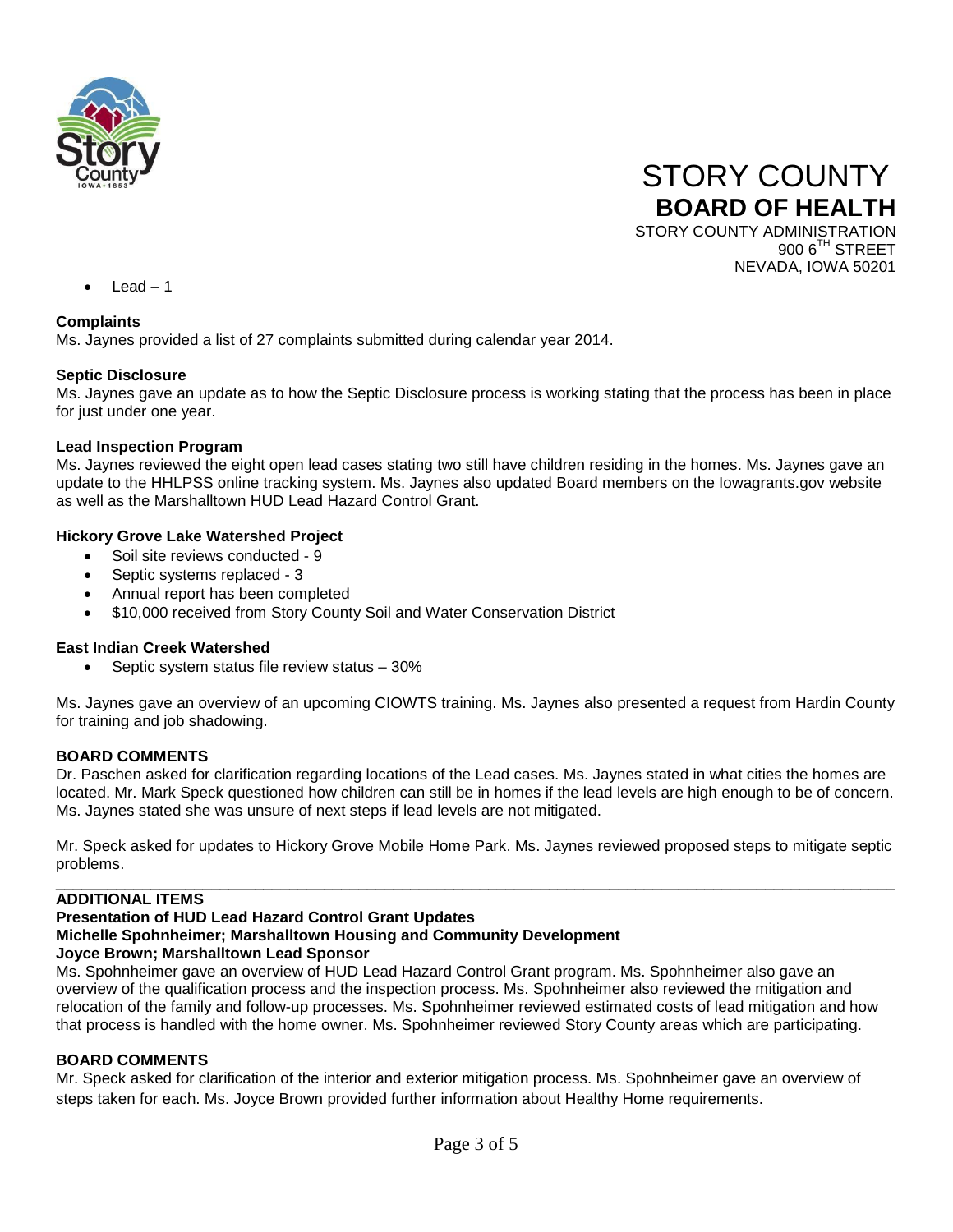

 STORY COUNTY **BOARD OF HEALTH**

STORY COUNTY ADMINISTRATION 900 6<sup>TH</sup> STREET NEVADA, IOWA 50201

Dr. Paschen questioned why areas would not participate in the program. Ms. Spohnheimer reviewed a few of the reasons she is aware of which causes entities to not participate.

\_\_\_\_\_\_\_\_\_\_\_\_\_\_\_\_\_\_\_\_\_\_\_\_\_\_\_\_\_\_\_\_\_\_\_\_\_\_\_\_\_\_\_\_\_\_\_\_\_\_\_\_\_\_\_\_\_\_\_\_\_\_\_\_\_\_\_\_\_\_\_\_\_\_\_\_\_\_\_\_\_\_\_\_\_\_\_\_\_\_\_\_\_\_\_\_\_

#### **ADDITIONAL ITEMS Discussion of FLEX Benefits Paul Toot**

Mr. Toot gave an overview of FLEX Benefits and provided a review of needed changes. Mr. Toot also provided an update of proposed healthcare options.

\_\_\_\_\_\_\_\_\_\_\_\_\_\_\_\_\_\_\_\_\_\_\_\_\_\_\_\_\_\_\_\_\_\_\_\_\_\_\_\_\_\_\_\_\_\_\_\_\_\_\_\_\_\_\_\_\_\_\_\_\_\_\_\_\_\_\_\_\_\_\_\_\_\_\_\_\_\_\_\_\_\_\_\_\_\_\_\_\_\_\_\_\_\_\_\_\_

\_\_\_\_\_\_\_\_\_\_\_\_\_\_\_\_\_\_\_\_\_\_\_\_\_\_\_\_\_\_\_\_\_\_\_\_\_\_\_\_\_\_\_\_\_\_\_\_\_\_\_\_\_\_\_\_\_\_\_\_\_\_\_\_\_\_\_\_\_\_\_\_\_\_\_\_\_\_\_\_\_\_\_\_\_\_\_\_\_\_\_\_\_\_\_\_\_

# **BOARD COMMENTS**

Board members discussed changes in FLEX Benefits.

# **ADDITIONAL ITEMS**

# **Final Approval of FY16 Budget**

**Margaret Jaynes**

Ms. Jaynes gave an update to the approved FY16 budget asking Mr. Toot to explain the reasoning of the Board of Supervisors for not approving the proposed wage increase. Mr. Toot reviewed such.

# **MOTION: Move to approve the amended FY16 budget. (MCU)**

**Motion:** Speck **Second:** Kluge

# **ADDITIONAL ITEMS**

# **Story County Strategic Planning**

**Margaret Jaynes** Board members and Ms. Jaynes discussed the proposed areas of discussion.

#### \_\_\_\_\_\_\_\_\_\_\_\_\_\_\_\_\_\_\_\_\_\_\_\_\_\_\_\_\_\_\_\_\_\_\_\_\_\_\_\_\_\_\_\_\_\_\_\_\_\_\_\_\_\_\_\_\_\_\_\_\_\_\_\_\_\_\_\_\_\_\_\_\_\_\_\_\_\_\_\_\_\_\_\_\_\_\_\_\_\_\_\_\_\_\_\_\_ **ADDITIONAL ITEMS**

#### **Discussion of Septic Information System (SIS) Matt Cory**

Mr. Cory gave an overview of SIS stating that an online password protected website is available for contractors to access to view septic and well permits and diagrams. Mr. Cory walked Board members through the website.

# **BOARD COMMENTS**

Mr. Toot asked for IT and Attorney review and to place on the April 2015 Board agenda.

#### **COMMENTS: Staff**

None

**Board**

None

**ADJOURNMENT:** 3:30 p.m.

\_\_\_\_\_\_\_\_\_\_\_\_\_\_\_\_\_\_\_\_\_\_\_\_\_\_\_\_\_\_\_\_\_\_\_\_\_\_\_\_\_\_\_\_\_\_\_\_\_\_\_\_\_\_\_\_\_\_\_\_\_\_\_\_\_\_\_\_\_\_\_\_\_\_\_\_\_\_\_\_\_\_\_\_\_\_\_\_\_\_\_\_\_\_\_\_\_

\_\_\_\_\_\_\_\_\_\_\_\_\_\_\_\_\_\_\_\_\_\_\_\_\_\_\_\_\_\_\_\_\_\_\_\_\_\_\_\_\_\_\_\_\_\_\_\_\_\_\_\_\_\_\_\_\_\_\_\_\_\_\_\_\_\_\_\_\_\_\_\_\_\_\_\_\_\_\_\_\_\_\_\_\_\_\_\_\_\_\_\_\_\_\_\_\_